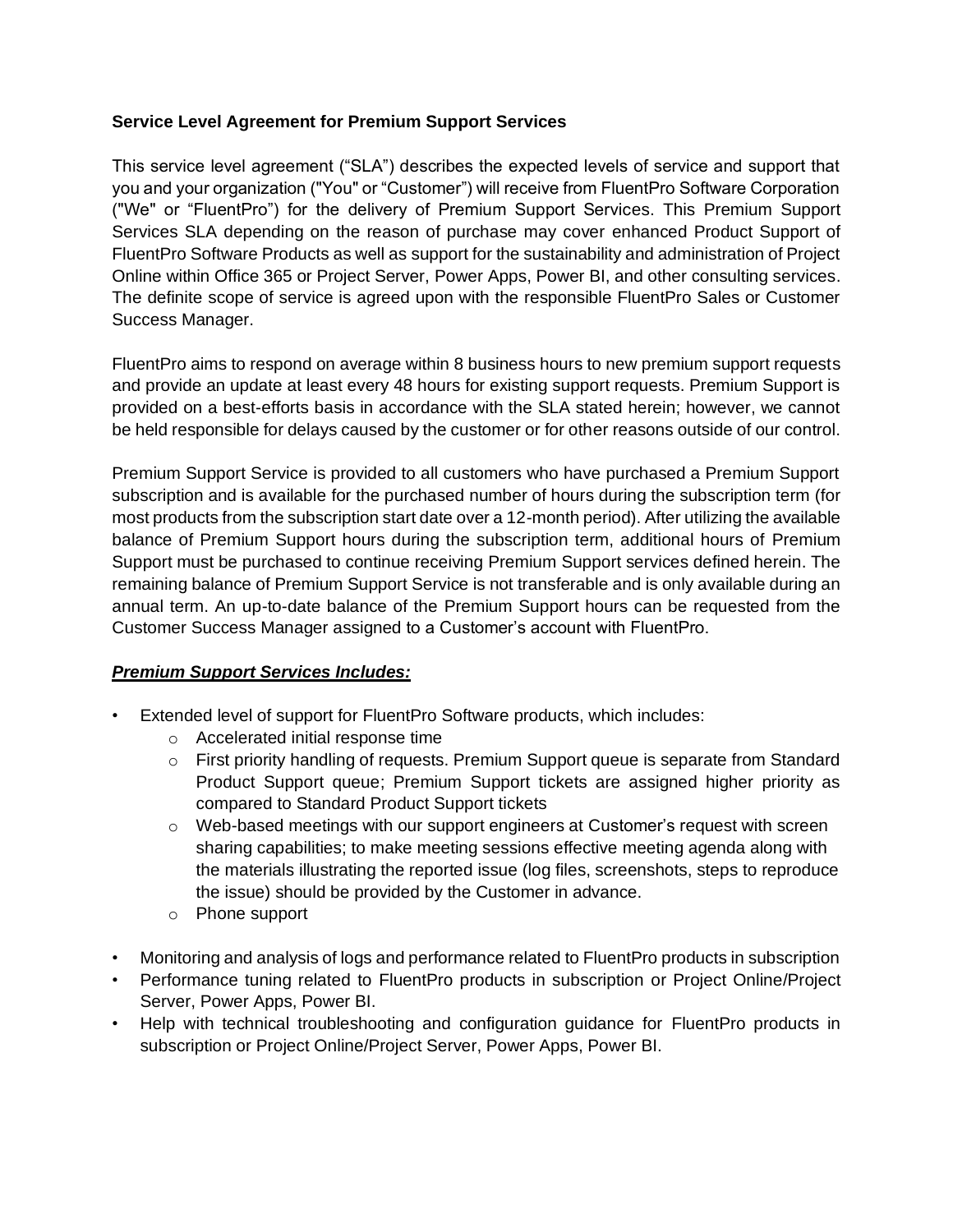- Help with application administration for anomalies, incidents, and inquiries on technical issues related to the operation of FluentPro products in subscription or Project Online/Project Server, Power Apps, Power BI.
- Configuration design best practices related to FluentPro products in subscription or Project Online/Project Server, Power Apps, Power BI.
- Critical situation management related to FluentPro products in subscription or Project Online/Project Server, Power Apps, Power BI.
- Power Platform and PowerApps consulting services, application development, administration, and user onboarding
- PowerApps integration with multiple data connectors, including Microsoft Project Online, SharePoint, Dynamics 365 applications, etc.
- Migration from InfoPath to Power Automate platform
- Development and Consultancy of Power BI analytics solutions

# *Premium Support Service Does Not Include:*

- Support for Customers who do not have an active Premium Support subscription.
- Support related to non-FluentPro products (except for Microsoft Office 365 Project Online and Project Server, Power Platform, and Power BI services if this support is specifically included in Premium Support subscription)
- Support related to FluentPro Software products that are discontinued
- Support for custom software developed scripts created by customers and used in FluentPro products
- Support for FluentPro Software products for Microsoft Project Server versions that are no longer supported by Microsoft
- Support for FluentPro Software products in the customer's environment that no longer supported by Microsoft, such as Microsoft Windows .NET Framework versions
- Support for free FluentPro Software products
- Support outside of FluentPro business hours and during official holidays

## **Customers that have purchased Premium Support Services can contact the Support Team in the following way:**

- Technical Ticket Support (online ticket submission through support ticketing system). We respond to all submitted requests within the business hours stated herein and aim to prioritize the requests according to their severity levels described.
- Live Chat System (in-built chat system in all our Products) to receive real-time support on your questions (note some issues may require additional details thus the investigation time can be extended)
- Web-based meetings with the FluentPro team per Customer's request. To facilitate the resolution of an issue, we recommend our customers prior ti requestions a meeting session create a ticket in the support ticketing system with all relevant information, full issue description, screenshots, log files, and other available information. FluentPro cannot guarantee the on-spot issue resolution if the issue has not been reported and full information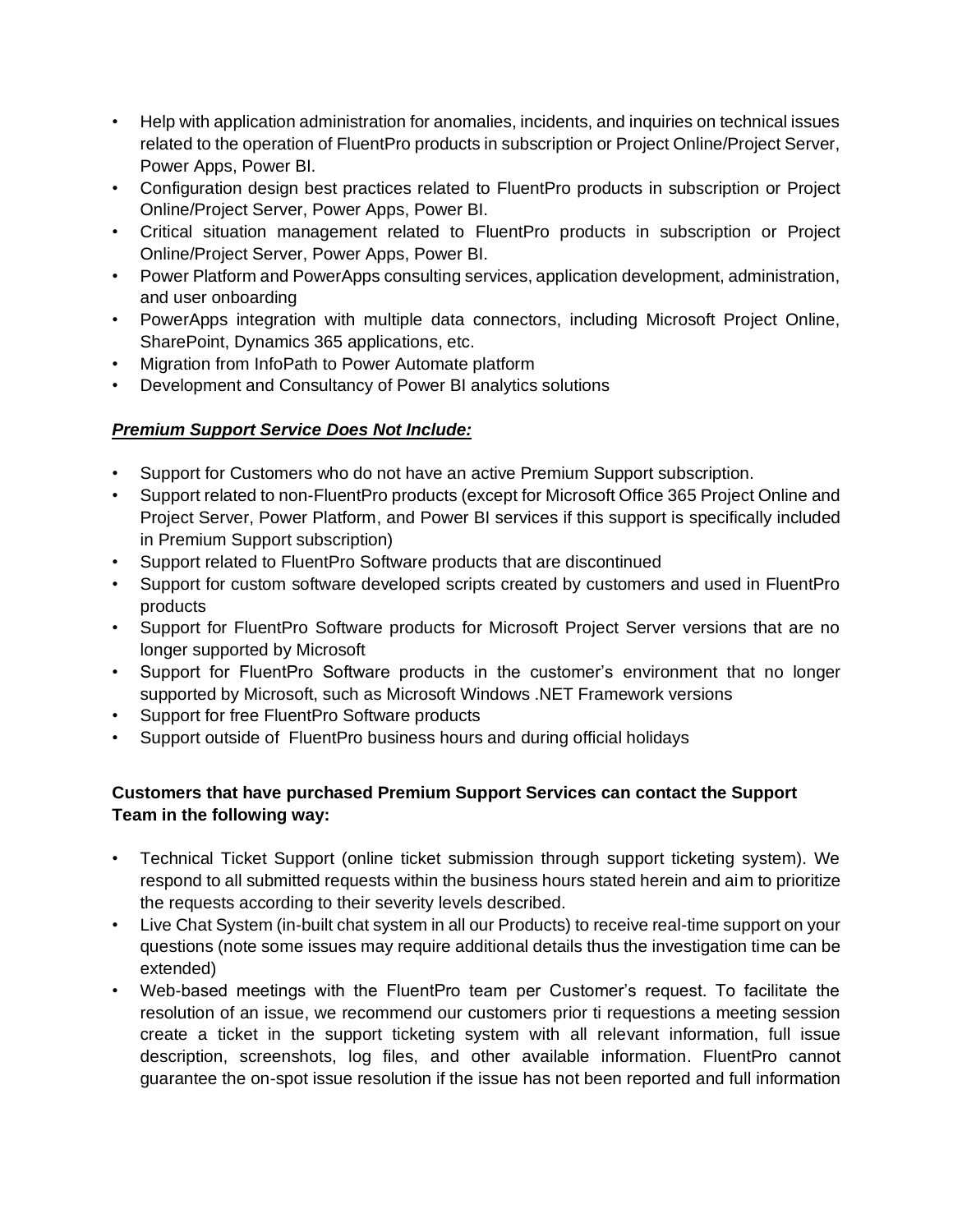has not been provided through a support ticketing system. The web-based meetings can be scheduled with the aim to:

- o receive online guidance on any Project Online or Project Server instance or product related question or issue that you have (if this support is indicated in Premium Support subscription);
- $\circ$  speed up the resolution of the issue by sharing your screen and showing us the issue that you have;
- $\circ$  interact with the FluentPro Technical team with the opportunity for knowledge transfer between our technical support engineers and your team.
- Phone support. To facilitate the resolution of an issue, we recommended our customers firstly create a ticket in the support ticketing system with all relevant information, screenshots, log files, etc. prior to calling our Support Team. A customer can also use a phone option to enquire about the status of a submitted request.

### **Severity levels of support requests**

The following table provides the definition of the severity levels of support requests, the generally expected initial response time, escalation, and update time provided by FluentPro.

Our Support Team operates two shifts per business day (3:00 AM – 11:00 AM and 11:00 AM – 7:00 PM US Eastern time. One business day is equivalent to 16 business hours).

| <b>Severity</b><br>level | <b>Description</b>                                                                                                                                                                                                                 | <b>Initial Response</b><br><b>Time</b> | <b>Escalation and</b><br><b>Update</b> |
|--------------------------|------------------------------------------------------------------------------------------------------------------------------------------------------------------------------------------------------------------------------------|----------------------------------------|----------------------------------------|
| 1: Urgent                | System is not functioning; service<br>cannot be maintained. No<br>workaround available                                                                                                                                             | no later than 8<br>business hours      | no later than 16<br>business hours     |
| $2:$ High                | The impact of the issue on<br>customer's service is high. System is<br>functioning but the functionality us<br>significantly limited. Periodic/partial<br>downtime or core functionality is<br>inoperable. No workaround available | no later than 16<br>business hours     | no later than 16<br>business hours     |
| 3: Normal                | User can continue using the system.<br>The system is stable, but some<br>functionality with medium/low impact<br>on customer's service is not<br>functioning as expected. Temporary<br>workaround available                        | no later than 16<br>business hours     | no later than 24<br>business hours     |